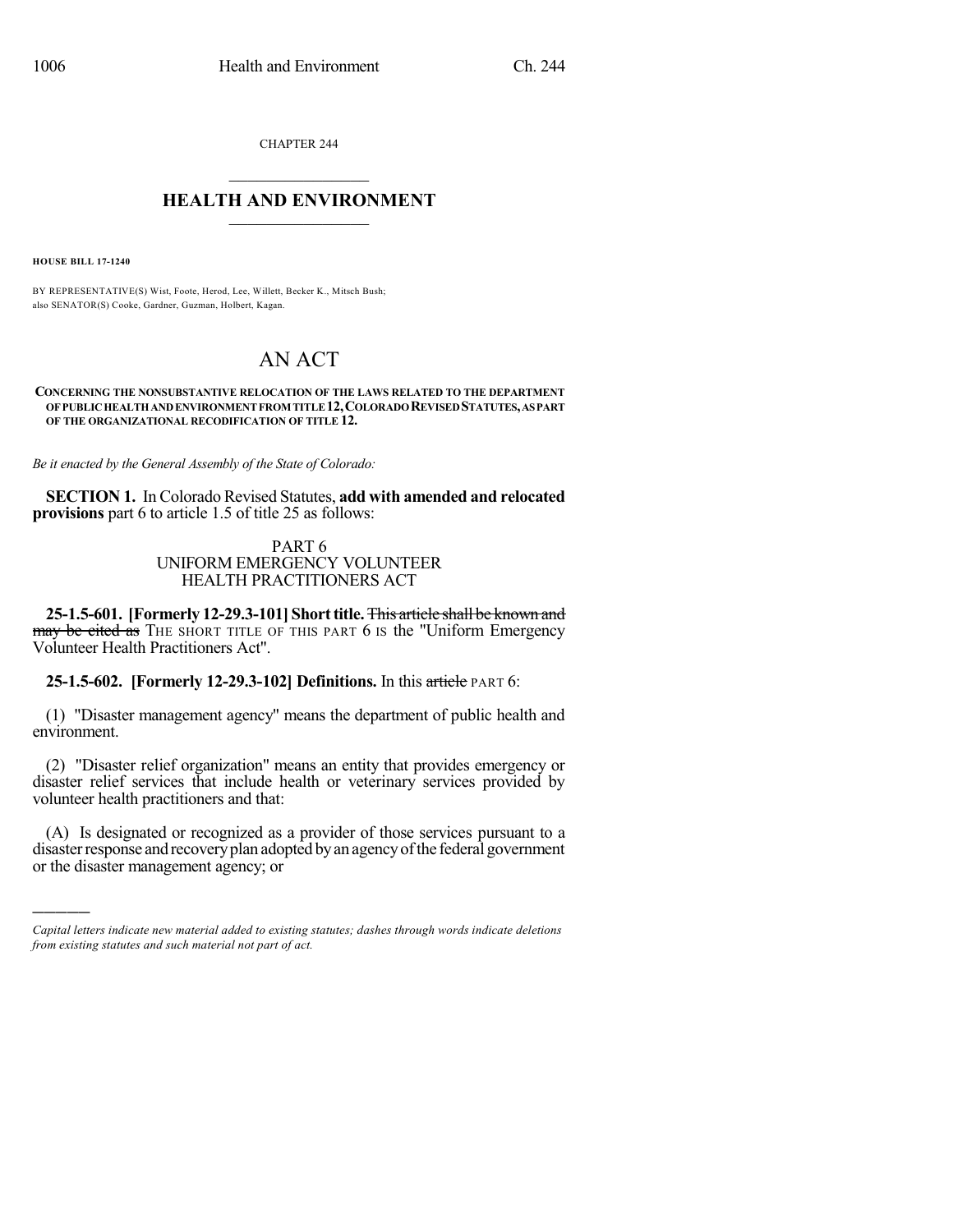(B) Regularly plans and conducts its activities in coordination with an agency of the federal government or the disaster management agency.

(3) "Emergency" means an event or condition that is an emergency, disaster, incident of bioterrorism, emergency epidemic, pandemic influenza, or other public health emergency under section  $24-33.5-704$ .  $\overline{C.R.S.}$ 

(4) "Emergency declaration" means a declaration of emergency issued by the governor pursuant to section 24-33.5-704. C.R.S.

(5) "Emergency management assistance compact" means the interstate compact approved by congress by Pub.L. 104-321, 110 Stat. 3877, part 29 of article 60 of title 24. <del>C.R.S.</del>

(6) "Entity" means a person other than an individual.

(7) "Health facility" means an entity licensed under the laws of this or another state to provide health or veterinary services.

(8) "Health practitioner" means an individual licensed under the laws of this or another state to provide health or veterinary services.

(9) "Health services" meansthe provision of treatment, care, advice or guidance, or other services, or supplies, related to the health or death of individuals or human populations, to the extent necessary to respond to an emergency, including:

(A) The following, concerning the physical or mental condition or functional status of an individual or affecting the structure or function of the body:

(i) Preventive, diagnostic, therapeutic, rehabilitative, maintenance, or palliative care; and

(ii) Counseling, assessment, procedures, or other services;

(B) Sale or dispensing of a drug, a device, equipment, or another item to an individual in accordance with a prescription; and

(C) Funeral, cremation, cemetery, or other mortuary services.

(10) "Host entity" means an entity operating in this state which THAT uses volunteer health practitioners to respond to an emergency.

(11) "License" means authorization by a state to engage in health or veterinary services that are unlawful without the authorization. The term includes authorization under the laws of this state to an individual to provide health or veterinary services based upon a national certification issued by a public or private entity.

(12) "Person"means an individual, corporation, businesstrust, trust, partnership, limited liability company, association, joint venture, public corporation, government or governmental subdivision, agency, or instrumentality, or any other legal or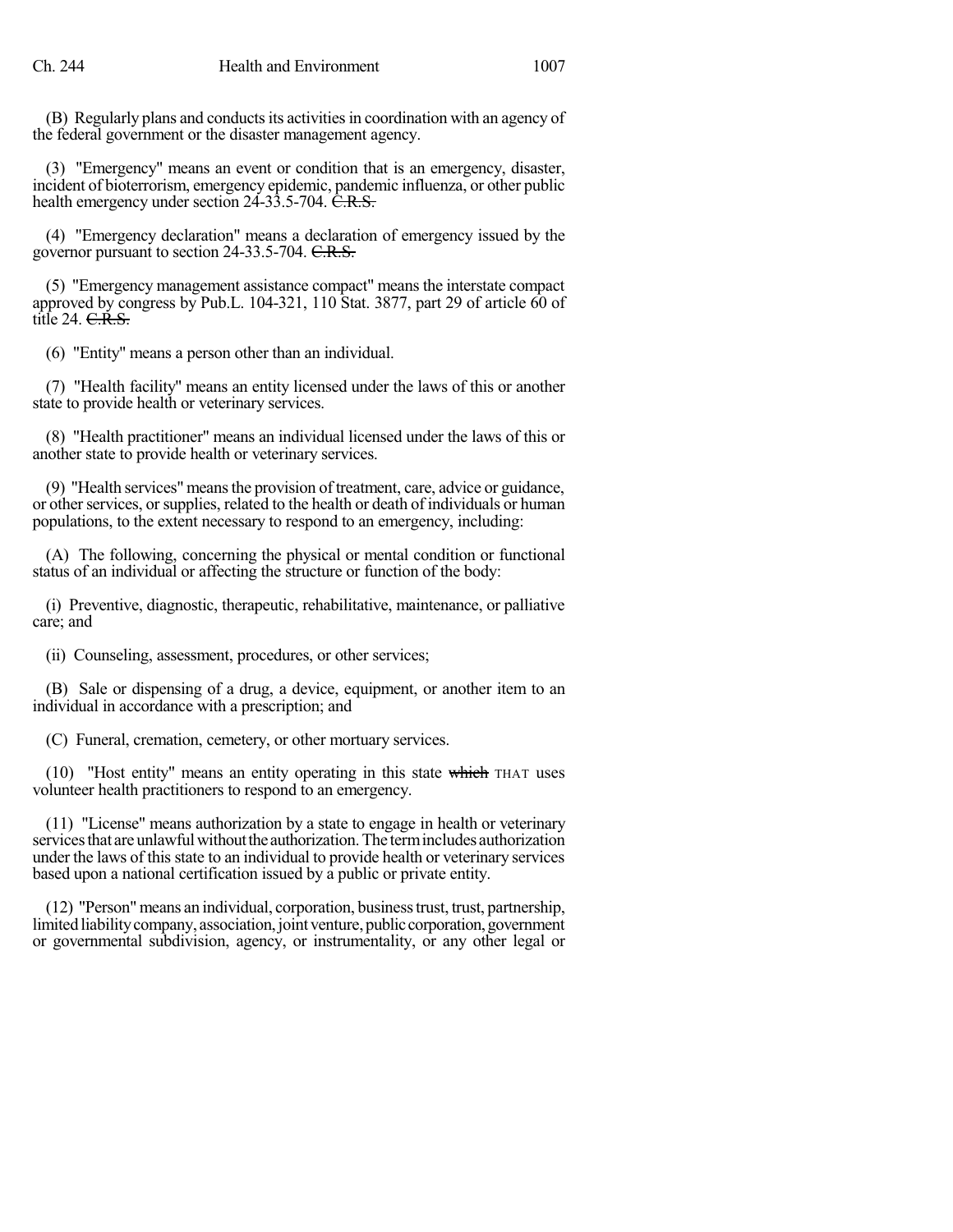commercial entity.

(13) "Scope of practice" means the extent of the authorization to provide health or veterinary services granted to a health practitioner by a license issued to the practitioner in the state in which the principal part of the practitioner's services are rendered, including any conditions imposed by the licensing authority.

(14) "State" means a state of the United States, the District of Columbia, Puerto Rico, the United States Virgin Islands, or any territory or insular possession subject to the jurisdiction of the United States.

(15) "Veterinary services" means the provision of treatment, care, advice or guidance, or other services, or supplies, related to the health or death of an animal or to animal populations, to the extent necessary to respond to an emergency, including:

(A) Diagnosis, treatment, or prevention of an animal disease, injury, or other physical or mental condition by the prescription, administration, or dispensing of vaccine, medicine, surgery, or therapy;

(B) Use of a procedure for reproductive management; and

(C) Monitoring and treatment of animal populations for diseases that have spread or demonstrate the potential to spread to humans.

(16) "Volunteer health practitioner" means a health practitioner who provides health or veterinary services, whether or not the practitioner receives compensation for those services. The term does not include a practitioner who receives compensation pursuant to a preexisting employment relationship with a host entity or affiliate which THAT requires the practitioner to provide health services in this state, unless the practitioner is not a resident of this state and is employed by a disaster relief organization providing services in this state while an emergency declaration is in effect.

**25-1.5-603. [Formerly 12-29.3-103] Applicability to volunteer health practitioners.** This article PART 6 applies to volunteer health practitioners registered with a registration system that complies with section  $12-29.3-105$  25-1.5-605 and who provide health or veterinary services in this state for a host entity while an emergency declaration is in effect.

**25-1.5-604. [Formerly12-29.3-104]Regulationofservicesduringemergency.** (a) While an emergency declaration is in effect, the disaster management agency, in consultation with the department of agriculture with regard to veterinary services, may limit, restrict, or otherwise regulate:

- (1) The duration of practice by volunteer health practitioners;
- (2) The geographical areas in which volunteer health practitioners may practice;
- (3) The types of volunteer health practitioners who may practice; and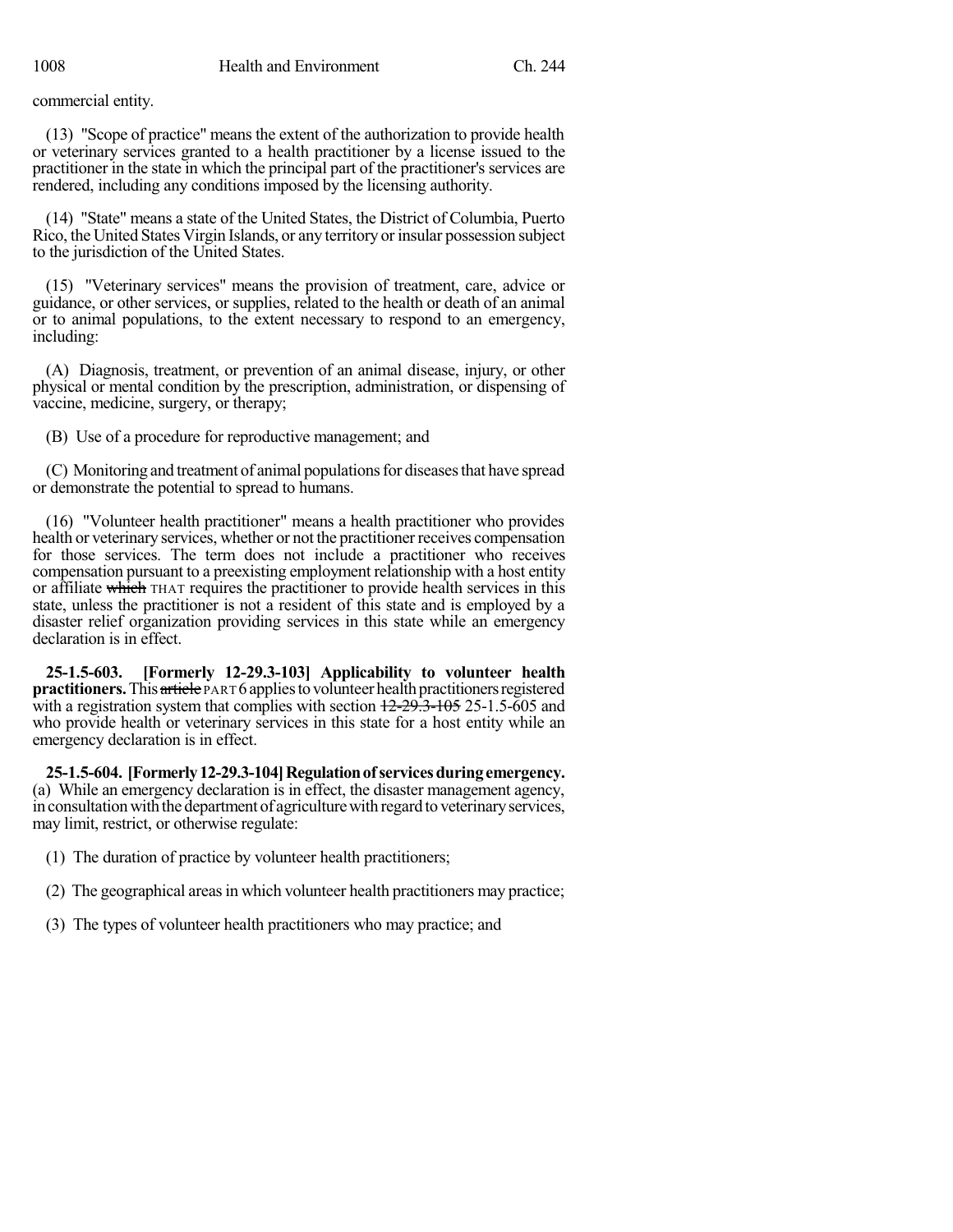(4) Any other matters necessary to coordinate effectively the provision of health or veterinary services during the emergency.

(b) An order issued pursuant to subsection (a) of this section may take effect immediately, without prior notice or comment, and is not a rule within the meaning of the "State Administrative Procedure Act", article 4 of title 24. C.R.S.

(c) A host entity that uses volunteer health practitioners to provide health or veterinary services in this state shall:

(1) Consult and coordinate its activities with the disaster management agency and, with regard to veterinary services, the department of agriculture, to the extent practicable to provide for the efficient and effective use of volunteer health practitioners; and

(2) Comply with any laws other than this article PART 6 relating to the management of emergency health or veterinary services, including articles 29.1 to 43 of this title TITLE 12.

**25-1.5-605. [Formerly 12-29.3-105] Volunteer health practitioner registration systems.** (a) To qualify as a volunteer health practitioner registration system, a system must:

(1) Accept applications for the registration of volunteer health practitioners before or during an emergency;

(2) Include information about the licensure and good standing of health practitioners which THAT is accessible by authorized persons;

(3) Be capable of confirming the accuracy of information concerning whether a health practitioner is licensed and in good standing before health services or veterinary services are provided under this article PART 6; and

(4) Meet one of the following conditions:

(A) Be an emergency system for advance registration of volunteer health-care practitioners established by a state and funded through the health resourcesservices administration under section 319I of the "Public Health Service Act", 42 U.S.C. sec. 247d-7b, as amended;

(B) Be a local unit consisting of trained and equipped emergency response, public health, and medical personnel formed pursuant to section  $2801$  of the "Public Health Service Act", 42 U.S.C. sec. 300hh, as amended;

(C) Be operated by a:

(i) Disaster relief organization;

(ii) Licensing board;

(iii) National or regional association of licensing boards or health practitioners;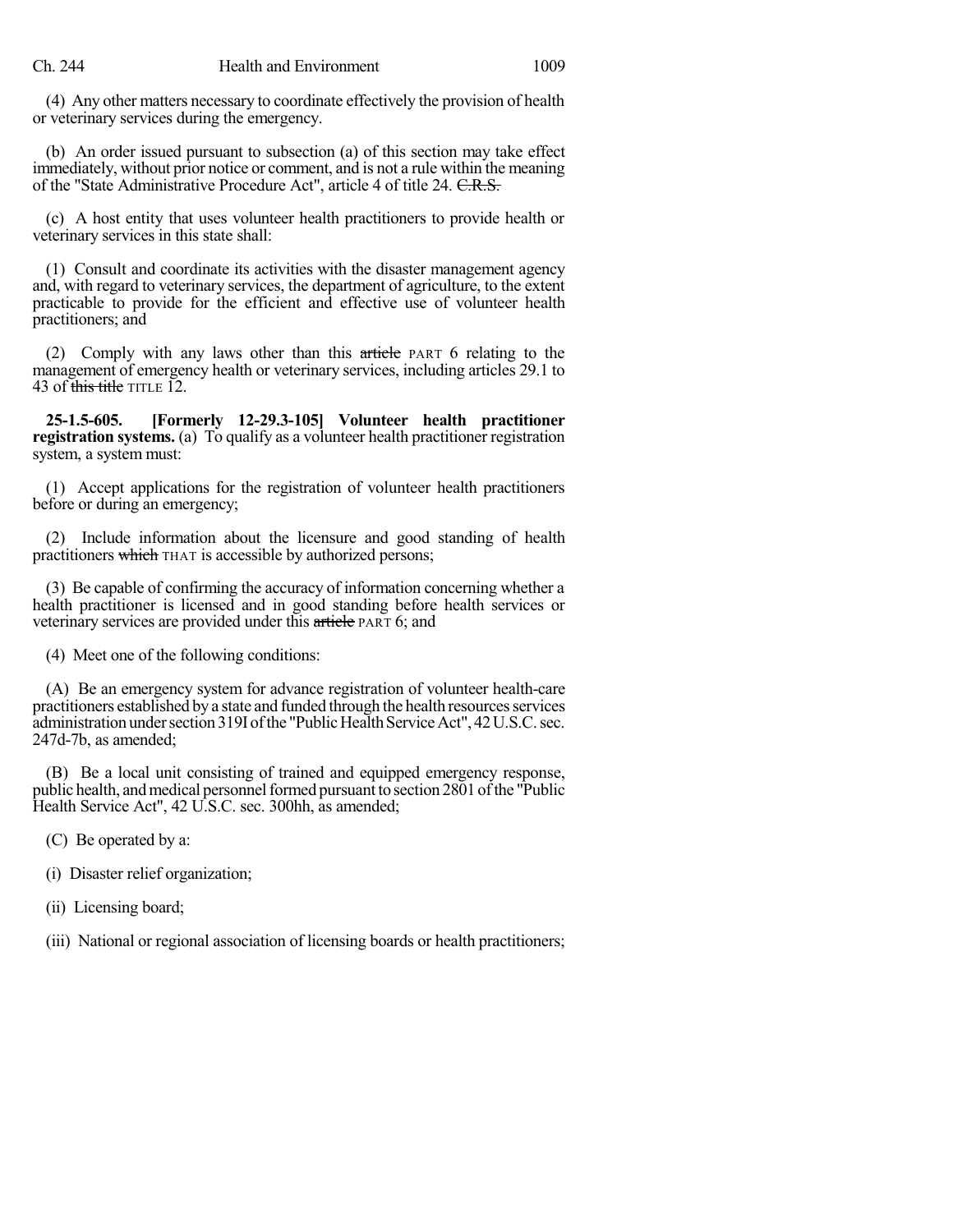(iv) Health facility that provides comprehensive inpatient and outpatient health-care services, including a tertiary care and teaching hospital; or

(v) Governmental entity; or

(D) Be designated bythe disastermanagement agencyas a registration systemfor purposes of this article PART 6.

(b) While an emergency declaration is in effect, the disaster management agency, a person authorized to act on behalf of the disaster management agency, or a host entity, may confirm whether volunteer health practitioners utilized in this state are registered with a registration system that complies with subsection (a) of this section. Confirmation is limited to obtaining identities of the practitioners from the system and determining whether the system indicates that the practitioners are licensed and in good standing.

 $(c)$  Upon request of a person in this state authorized under subsection  $(b)$  of this section, or a similarly authorized person in another state, a registration system located in this state shall notify the person of the identities of volunteer health practitioners and whether the practitioners are licensed and in good standing.

(d) A host entity is not required to use the services of a volunteer health practitioner even if the practitioner is registered with a registration system that indicates that the practitioner is licensed and in good standing.

**25-1.5-606. [Formerly 12-29.3-106] Recognition of volunteer health practitioners licensed in other states.** (a) While an emergency declaration is in effect, a volunteer health practitioner, registered with a registration system that complies with section 12-29.3-105 25-1.5-605 and licensed and in good standing in the state upon which the practitioner's registration is based, may practice in this state to the extent authorized by this article PART 6 as if the practitioner were licensed in this state.

(b) A volunteer health practitioner qualified under subsection (a) of this section is not entitled to the protections of this article PART 6 if the practitioner is licensed in more than one state and any license of the practitioner is suspended, revoked, or subject to an agency order limiting or restricting practice privileges, or has been voluntarily terminated under threat of sanction.

**25-1.5-607. [Formerly 12-29.3-107] No effect on credentialing and privileging.** (a) In this section:

(1) "Credentialing" means obtaining, verifying, and assessing the qualifications of a health practitioner to provide treatment, care, or services in or for a health facility.

(2) "Privileging" means the authorizing by an appropriate authority, such as a governing body, of a health practitioner to provide specific treatment, care, or services at a health facility subject to limits based on factors that include license, education, training, experience, competence, health status, and specialized skill.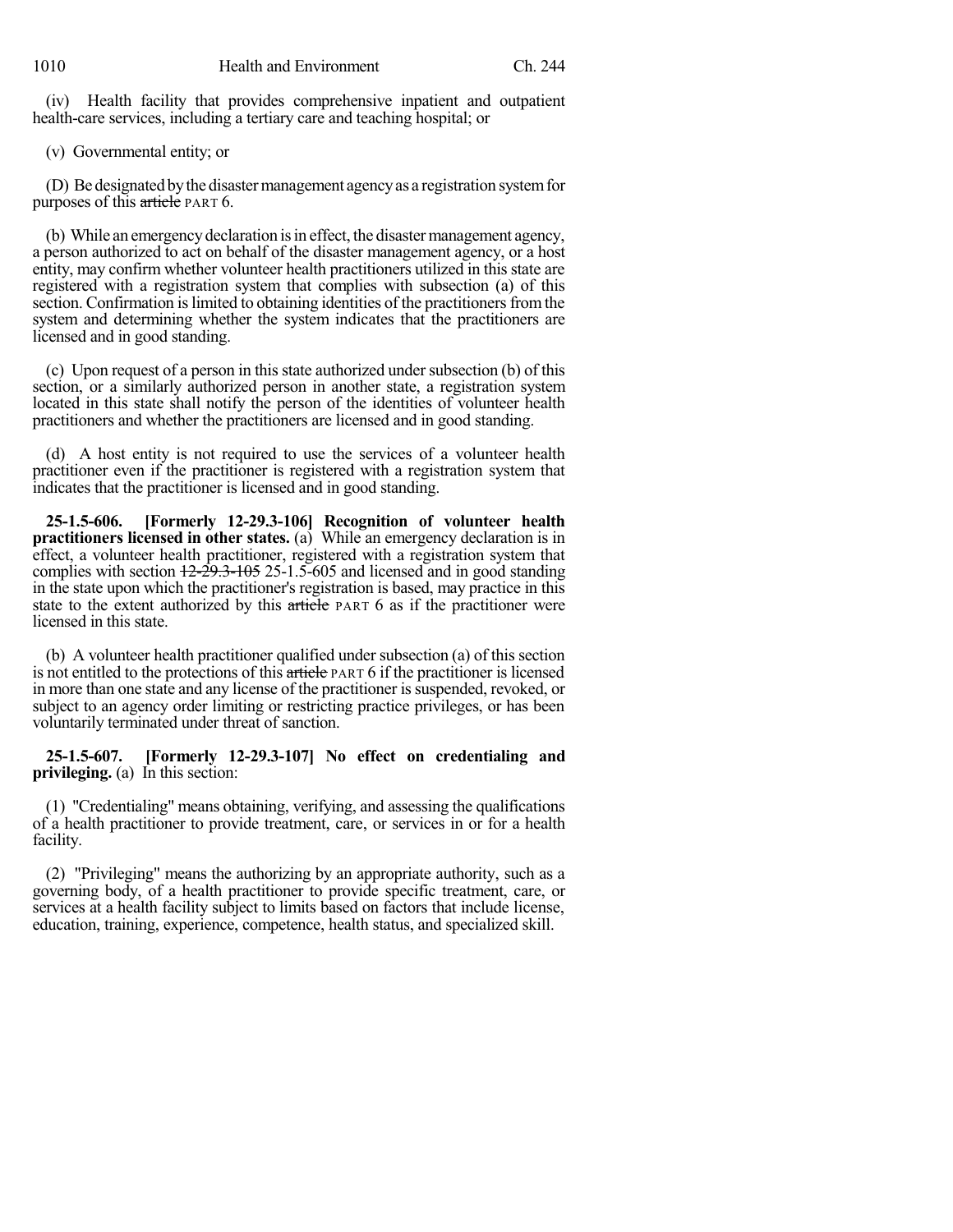(b) This article PART 6 does not affect credentialing or privileging standards of a health facility and does not preclude a health facility from waiving or modifying those standards while an emergency declaration is in effect.

**25-1.5-608. [Formerly 12-29.3-108] Provision of volunteer health or veterinary services- administrative sanctions.**(a) Subject to subsections(b) and (c) of this section, a volunteer health practitioner shall adhere to the scope of practice for a similarly licensed practitioner established bythe licensing provisions, practice acts, or other laws of this state.

(b) Except as otherwise provided in subsection (c) of this section, this article PART 6 does not authorize a volunteer health practitioner to provide services that are outside the practitioner's scope of practice, even if a similarly licensed practitioner in this state would be permitted to provide the services.

(c) The disaster management agency may modify or restrict the health or veterinary services that volunteer health practitioners may provide pursuant to this article PART 6, and, with regard to emergencies that require only veterinary services, the department of agriculture may modify or restrict the veterinary services that volunteer health practitioners may provide pursuant to this article PART 6. An order under this subsection (c) may take effect immediately, without prior notice or comment, and is not a rule within the meaning of the "State Administrative Procedure Act", article 4 of title 24. C.R.S.

(d) A host entity may restrict the health or veterinary services that a volunteer health practitioner may provide pursuant to this article PART 6.

(e) A volunteer health practitioner does not engage in unauthorized practice unless the practitioner has reason to know of any limitation, modification, or restriction under this section or that a similarly licensed practitioner in this state would not be permitted to provide the services. A volunteer health practitioner has reason to know of a limitation, modification, or restriction or that a similarly licensed practitioner in this state would not be permitted to provide a service if:

(1) The practitioner knows the limitation, modification, or restriction exists or that a similarly licensed practitioner in this state would not be permitted to provide the service; or

(2) Fromall the facts and circumstances known to the practitioner at the relevant time, a reasonable person would conclude that the limitation, modification, or restriction exists or that a similarly licensed practitioner in this state would not be permitted to provide the service.

(f) In addition to the authority granted by law of this state other than this  $\alpha$ rticle PART 6 to regulate the conduct of health practitioners, a licensing board or other disciplinary authority in this state:

(1) May impose administrative sanctions upon a health practitioner licensed in this state for conduct outside of this state in response to an out-of-state emergency;

(2) May impose administrative sanctions upon a practitioner not licensed in this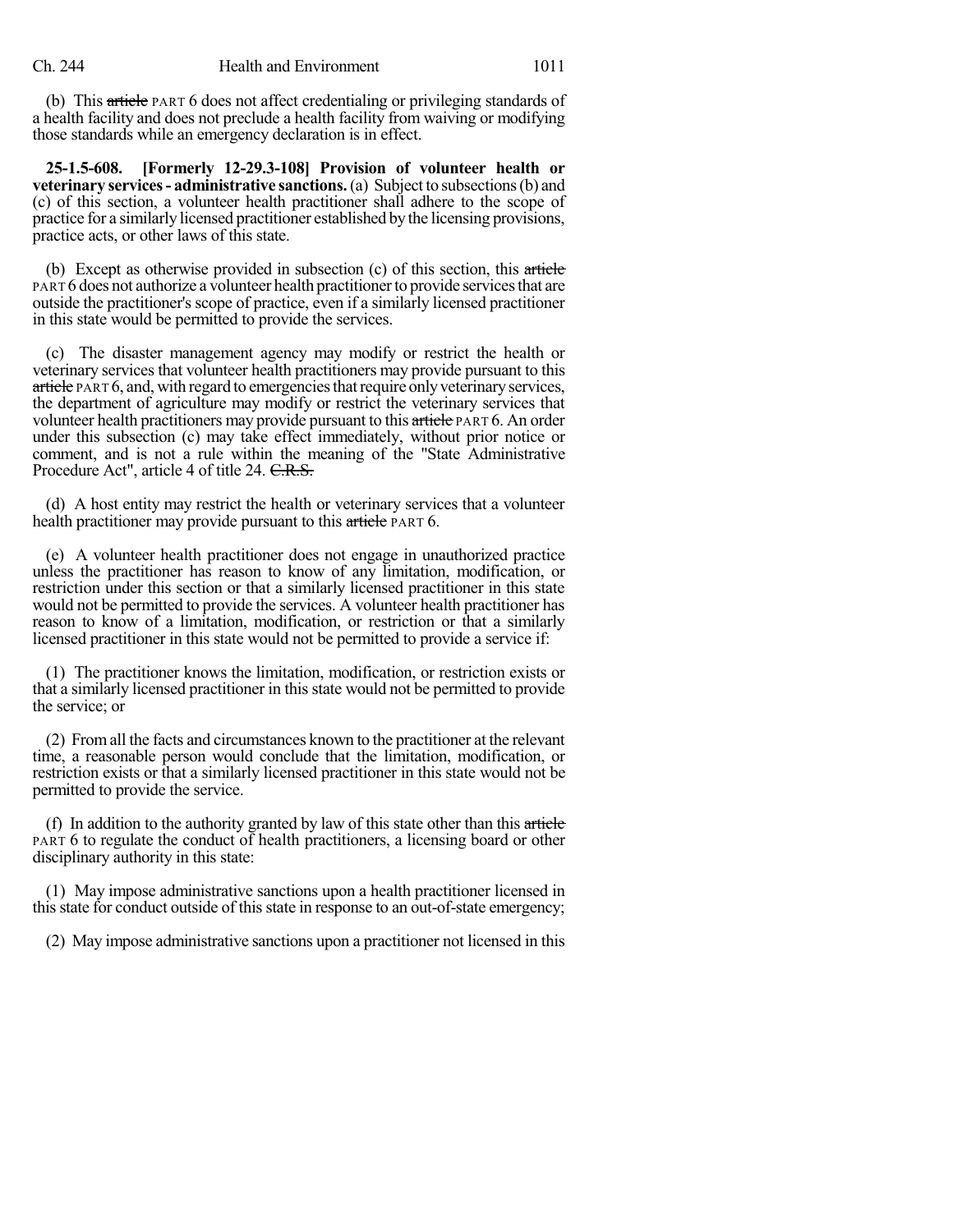state for conduct in this state in response to an in-state emergency; and

(3) Shallreport anyadministrative sanctionsimposeduponapractitionerlicensed in another state to the appropriate licensing board or other disciplinary authority in any other state in which the practitioner is known to be licensed.

(g) In determining whether to impose administrative sanctions undersubsection (f) ofthissection, a licensing board or other disciplinary authorityshall considerthe circumstances in which the conduct took place, including any exigent circumstances, and the practitioner's scope of practice, education, training, experience, and specialized skill.

**25-1.5-609. [Formerly 12-29.3-109] Relation to other laws.** (a) This article PART 6 does not limit rights, privileges, or immunities provided to volunteer health practitioners by laws other than this article PART 6. Except as otherwise provided in subsection (b) of this section, this article PART 6 does not affect requirements for the use of health practitioners pursuant to the emergency management assistance compact.

(b) The office of emergency management created in section 24-33.5-705,  $C.R.S.,$ pursuant to the emergency management assistance compact, may incorporate into the emergency forces of this state volunteer health practitioners who are not officers or employees of this state, a political subdivision of this state, or a municipality or other local government within this state.

**25-1.5-610. [Formerly 12-29.3-110] Rules.** The executive director of the department of public health and environment may promulgate rules to implement this article PART 6. In doing so, the executive director shall consult with and consider the recommendations of the department of agriculture with regard to veterinary services and the entity established to coordinate the implementation of the emergency management assistance compact and shall also consult with and consider rules promulgated by similarly empowered agencies in other states to promote uniformity of application of this  $\frac{a}{b}$  and  $\frac{b}{c}$  and make the emergency response systems in the various states reasonably compatible.

**25-1.5-611. [Formerly 12-29.3-111] Civil liability for volunteer health practitioners** - **vicarious liability.** A volunteer health practitioner's immunity from civil liability may be affected by section 13-21-115.5. C.R.S.

**25-1.5-612. [Formerly 12-29.3-112] Workers' compensation coverage.** (Reserved)

**25-1.5-613. [Formerly 12-29.3-113] Uniformity of application and construction.** In applying and construing this article PART 6, consideration must be given to the need to promote uniformity of the law with respect to itssubject matter among states that enact it.

**SECTION 2.** In Colorado Revised Statutes, **add with amended and relocated provisions** article 48 to title 25 as follows: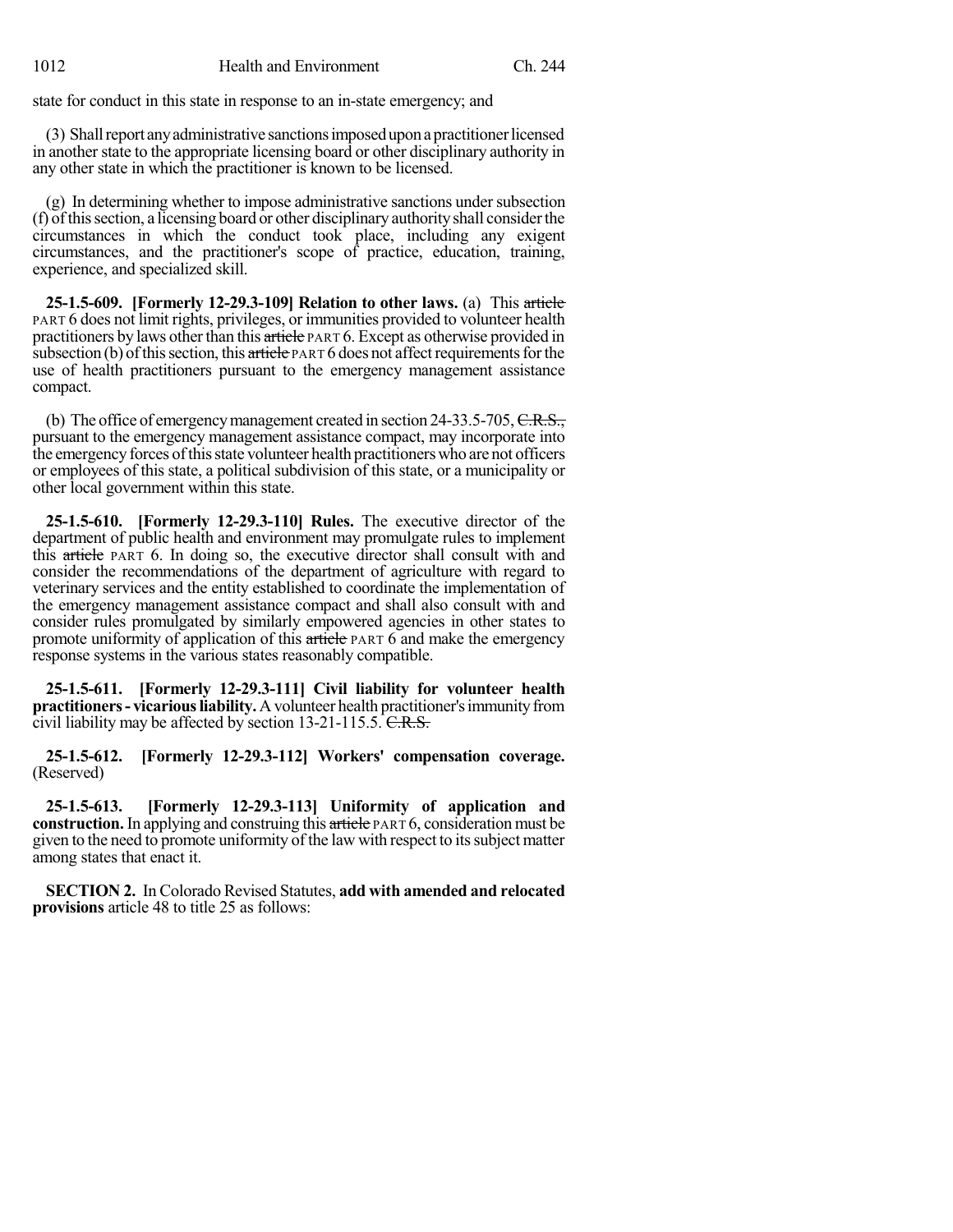#### **ARTICLE 48 Cancer Cure Control**

**25-48-101. [Formerly 12-30-101] Definitions.** As used in this article ARTICLE 48, unless the context otherwise requires:

(1) "Cancer" means all malignant neoplasms regardless of the tissue of origin including malignant lymphoma and leukemia.

### (2) Repealed.

 $(3)(2)$  "Department" means the department of public health and environment.

(4) (3) "Licensed dentist" means a person licensed to practice dentistry under article 35 of this title TITLE 12 by the Colorado dental board or its successor.

 $(5)$  (4) "Licensed physician or osteopath" means a person licensed to practice medicine under article 36 of this title TITLE 12 by the Colorado medical board or its successor.

**25-48-102. [Formerly 12-30-102]Application of article.**The provisions ofthis article ARTICLE 48 shall not be construed in any manner to authorize any licensed physician, osteopath, or dentist to practice medicine or dentistry beyond the limits imposed by the applicable statutes of the state.

**25-48-103. [Formerly 12-30-103] Powers and duties of department.** (1) The department shall:

(a) Prescribe reasonable rules and regulations with respect to the administration of this article ARTICLE 48;

(b) Investigate violations of the provisions of this article ARTICLE 48 and report such THE violations to the appropriate enforcement authority;

(c) Secure the investigation and testing of the content, method of preparation, efficacy, or use of drugs, medicines, compounds, or devices, held out by any individual, person, firm, association, or other entity in the state as of value in the diagnosis, treatment, or cure of cancer, prescribe reasonable regulations with respect to such THE investigation and testing, and make findings of fact and recommendations upon completion of any such investigation and testing;

(d) Hold hearings in respect to the investigations made under the provisions of paragraph (c) of this subsection  $(1)$  SUBSECTION  $(1)(c)$  OF THIS SECTION, and subpoena witnesses and documents. Prior to issuance of a cease-and-desist order under section  $12-30-108$  25-48-107, a hearing shall be held by the department. The person furnishing a sample under section  $\frac{12-30-104}{25-48-104}$  shall be given due notice of such THE hearing and an opportunity to be heard.

(e) Contract with independent scientific consultants for specialized services and advice.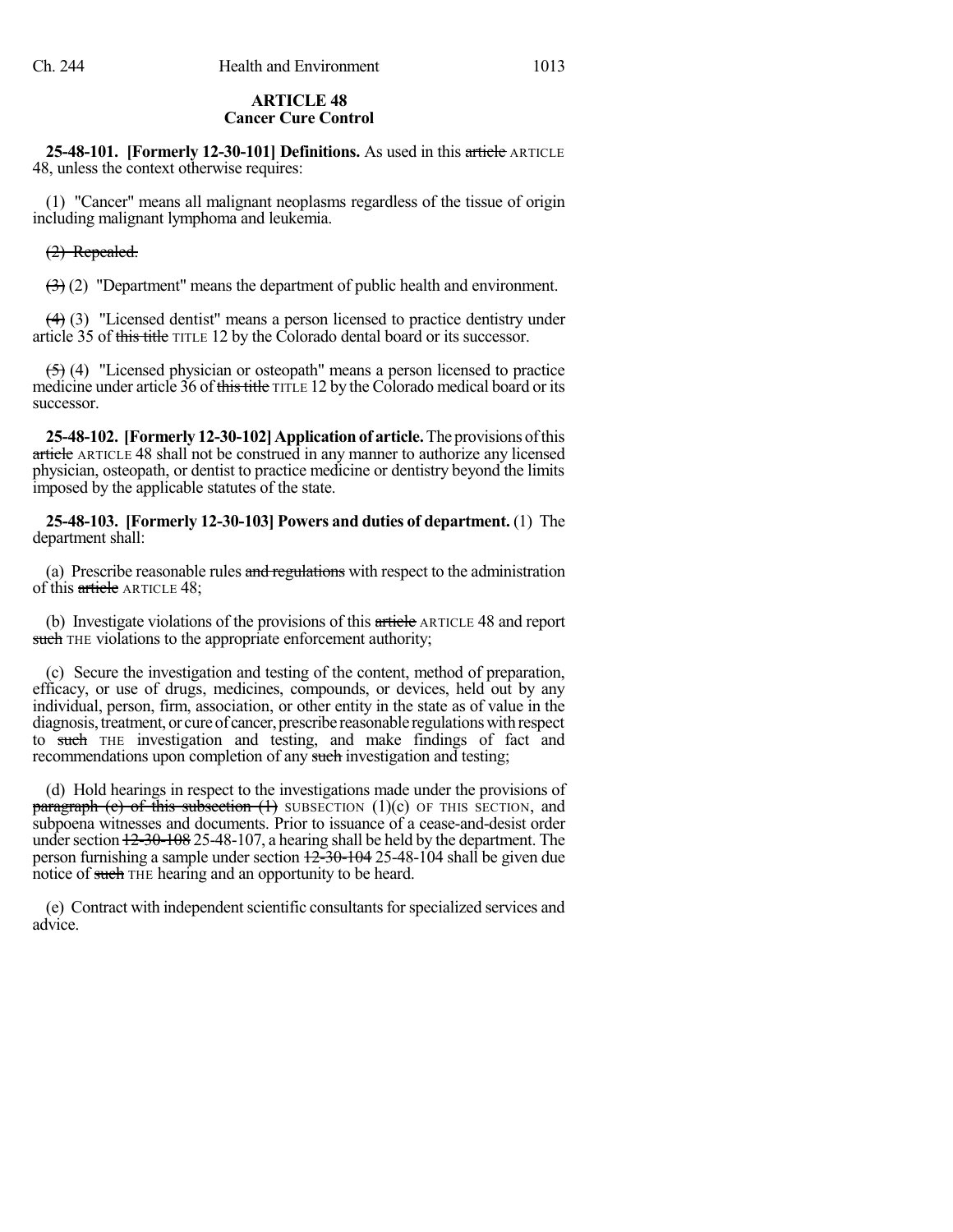### (2) Repealed.

**25-48-104. [Formerly 12-30-104] Investigation by department.** On written request by the department, delivered personally or by mail, any individual, person, firm, association, or other entity which THAT holds out either expressly or impliedly any drug, medicine, compound, or device as being of a value in the diagnosis, treatment, alleviation, or cure of cancer, shall furnish the department with such A sample as the department may deem necessary for adequate testing of any such THE drug, medicine, compound, or device and shall specify the formula of any drug or compound and name allingredients bytheir common or usual names, and, upon like request by the department, shall furnish such further necessary information as it may request asto the composition andmethod of preparation of and themannerin which any such THE drug, compound, or device is of value in diagnosis, treatment, alleviation, or cure of cancer.

**25-48-105. [Formerly 12-30-106] Failure to comply with request of department.** (1) If there is failure to either provide the sample, disclose the formula, or name the ingredients as required by this article ARTICLE 48, it shall be conclusively presumed that the drug, medicine, compound, or device which THAT is the subject of the department's request has no value in the diagnosis, treatment, alleviation, or cure of cancer.

(2) Any individual, person, firm, association, or other entity that fails to comply with any of the provisions of this article ARTICLE 48, or with any order of the department validly issued under this article ARTICLE 48, is guilty of a misdemeanor and, upon conviction thereof, shall be punished as provided in section 18-1.3-505.  $C.R.S.$ 

**25-48-106. [Formerly 12-30-107] Unlawful acts.** (1) It is a misdemeanor for an individual, person, firm, association, or other entity, other than a licensed physician, licensed advanced practice nurse within his or her scope of practice, licensed osteopath, or licensed dentist to diagnose, treat, or prescribe for the treatment of cancer or to hold himself or herself out to any person as being able to cure, diagnose, treat, or prescribe for the treatment of the disease of cancer. A licensed chiropractorshall not treat cancer or prescribe for the treatment of cancer. Such A chiropractor may treat any person for human ailments within the scope of his or her license even though the person has or may have cancer at the time, but if a chiropractor knows or has reason to believe that any patient has or may have cancer, he or she must refer the patient to a medical doctor or an osteopath.

(2) It is a misdemeanor for any individual, person, firm, association, or other entity willfully and falsely to represent a device, substance, or treatment as being of a value in the treatment, alleviation, or cure of cancer. Nothing in this section shall abridge the existent rights of the press. Any person who is convicted of a third or any subsequent violation of this article ARTICLE 48 commits a class 6 felony and shall be punished as provided in section 18-1.3-401. C.R.S.

**25-48-107. [Formerly 12-30-108] Findings - cease-and-desist order.** (1) Following an investigation or testing of the content or composition of any drug, medicine, compound, or device held out either expressly or impliedly by any individual, person, firm, association, or other entity to be of value in the diagnosis,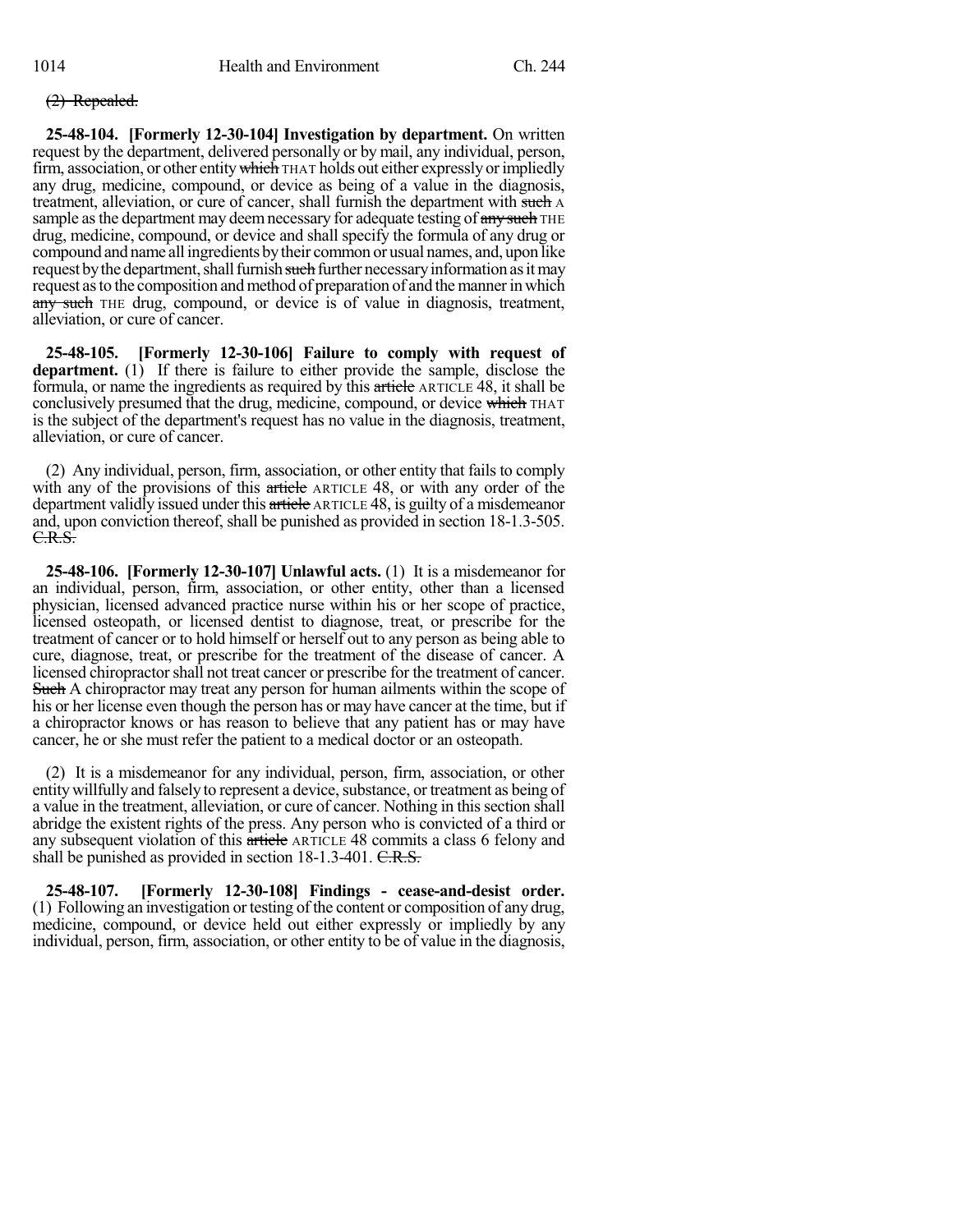treatment, alleviation, or cure of cancer and after a hearing as provided in section 12-30-103 25-48-103, the department may direct that any such individual, person, firm, association, orother entityshall cease and desist anyfurther holding out, either expressly or impliedly, that any such drug, medicine, compound, or device, or any substantially similar drug, medicine, compound, or device, is of value in the diagnosis or treatment of cancer.

(2) In the investigation or testing required by this  $\frac{a}{b}$  article ARTICLE 48 to determine the value or lack of value of any drug, medicine, compound, or device in the diagnosis, treatment, or cure of cancer, the department, as it deems necessary or advisable, shall utilize the facilities and findings of its own laboratories or other appropriate laboratories, clinics, hospitals, and nonprofit cancer research institutes recognized by the national cancer institute within this state or the facilities and findings of the federal government or of the national cancer institute. The department may arrange, by contract, for investigation by and submission to it of findings, conclusions, or opinions of trained scientists in the appropriate departments of universities, medical schools, clinics, hospitals, and nonprofit cancer research institutes recognized by the national cancer institute and the submission to it of findings, conclusions, or opinions of other qualified scientists. Prior to the issuance of a cease-and-desist order under this section, the department shall make a written finding of fact based on such THE investigation that the drug, medicine, compound, or device so investigated has been found to be either definitely harmful or of no value in the diagnosis, treatment, alleviation, or cure of cancer, and the department shall be satisfied beyond a reasonable doubt that the written findings of fact are true.

**25-48-108. [Formerly 12-30-109]Injunction.**(1) If an individual, person,firm, association, or other entity, after service upon him, HER, or it of a cease-and-desist order issued by the department under section 12-30-108 25-48-107, persists in prescribing, recommending, or using the drug, medicine, compound, or device described in said THE cease-and-desist order, or a substantially similar drug, medicine, compound, or device, the district court in any county, on application of the department and when satisfied by a preponderance of the evidence that the written findings of fact required of the department by section  $12-30-108$  25-48-107 are true, may issue an order to show cause why there should not be issued an injunction or other appropriate order restraining such THE individual, person, firm, association, or other entity from holding out either expressly or impliedly such THE drug, medicine, compound, or device, or any substantially similar drug, medicine, compound, or device, as being of a value in the treatment, diagnosis, alleviation, or cure of cancer. After a hearing on such THE order to show cause, an injunction or other appropriate restraining order may be issued.

(2) Any person against whom an injunction has been issued, under subsection  $(1)$ of this section, may not undertake to use in the diagnosis, treatment, or cure of cancer any new, experimental, untested, or secret drug, medicine, compound, or device without first submitting it to the department for investigation and testing.

**25-48-109. [Formerly12-30-110]Investigationbyexecutivedirector.**(1) The executive director shall investigate possible violations of this article ARTICLE 48 and report violations to the appropriate enforcement authority.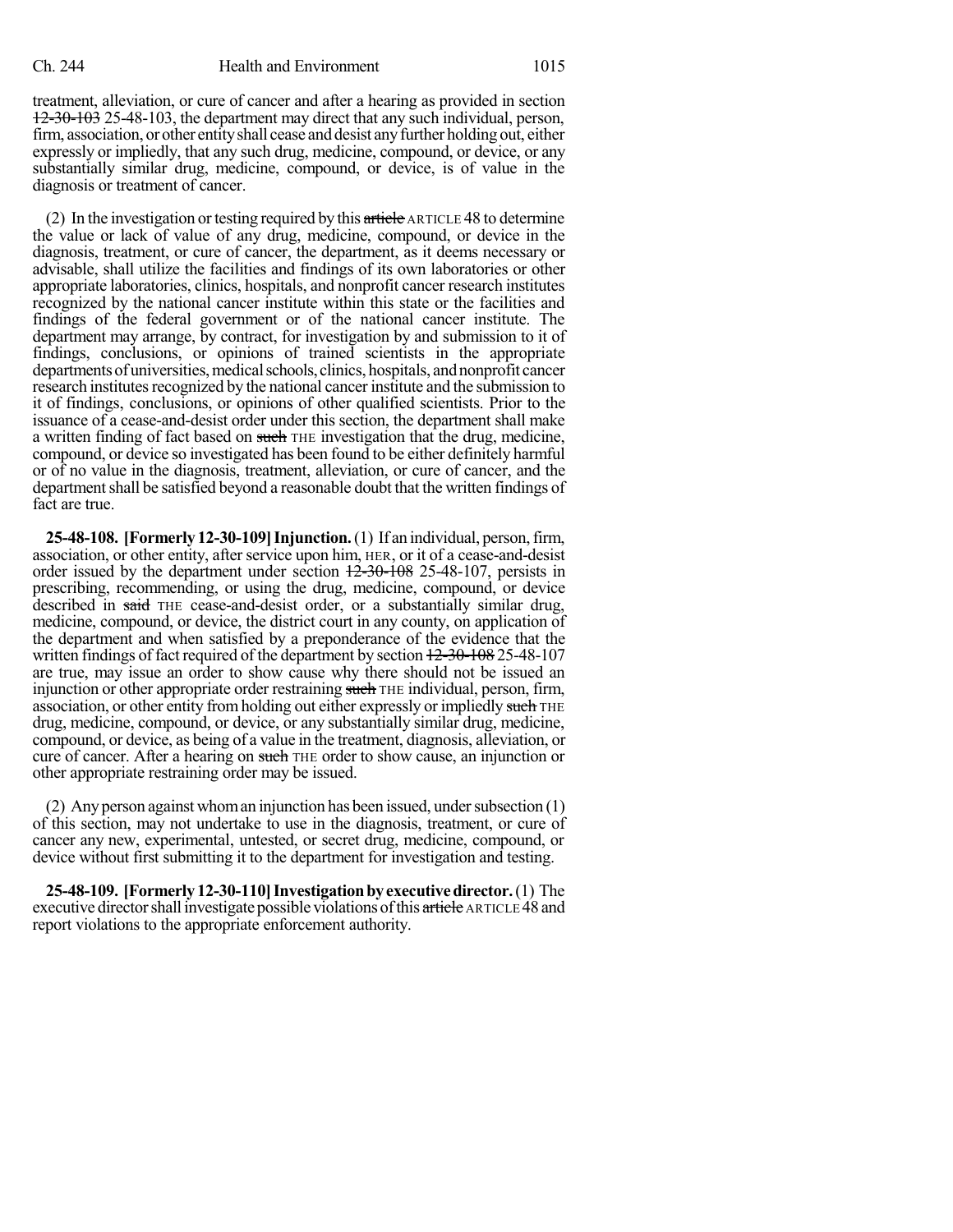(2) County or district health officers, district attorneys, and the attorney general shall cooperate with the executive director in the enforcement of this article ARTICLE 48.

**25-48-110. [Formerly 12-30-111] Reports of investigation.** The department, in accordance with the provisions of section  $24$ -1-136,  $C.R.S.,$  may publish reports based on its investigation or testing of any drug, medicine, compound, or device prescribed, recommended, or used by any individual, person, firm, association, or other entity; and, when the use of any drug, medicine, compound, or device constitutes an imminent danger to health or a gross deception of the public, the department may take appropriate steps to publicize the same.

**25-48-111. [Formerly 12-30-112] Investigation not an endorsement.** The investigation or testing of any product shall not be deemed to imply or indicate any endorsement of the qualifications or value of any such THE product. No person shall make any representation that investigation or testing under this article ARTICLE 48 constitutes any approval or endorsement of his, HER, or its activities by the department. The investigation or testing of any product shall not be deemed to imply or indicate that such THE product is useless or harmful, and during testing no person shall make any representation, except to the department, that the product under test is discredited or that it has been found useless or harmful.

**25-48-112. [Formerly 12-30-113]Exceptions.**(1) This article ARTICLE 48 shall not apply to the use of any drug, medicine, compound, or device intended solely for legitimate and bona fide investigational purposes by experts qualified by scientific training and experience to investigate the safety and therapeutic value thereof unless the department finds that such THE drug, medicine, compound, or device is being used in diagnosis or treatment for compensation and profit.

(2) The provisions of this  $\pi$  ticket ARTICLE 48 shall not apply to any person who depends exclusively upon prayer for healing in accordance with the teachings of a bona fide religious sect, denomination, or organization, nor practitioner thereof.

(3) The provisions of this article ARTICLE 48 shall except any drug which THAT is being clinically investigated as a cure, treatment, or as an aid to the diagnosis of cancer according to the regulations of the "Federal Food, Drug, and Cosmetic Act".

(4) (a) (I) The provisions of this article ARTICLE 48 shall not apply to the compound known as laetrile when manufactured in Colorado and prescribed by a licensed physician after fully disclosing to his OR HER patient the known adverse effects and reactions and the known reliability or unreliability in cancer treatment of such THE compound.

(II) In prescribing the use of laetrile, the licensed physician shall do so only upon a request by the patient.

(III) In complying with a patient's request concerning the use of laetrile, a licensed physician, pharmacist, hospital, or health care facility shall be immune from any civil or criminal liability for prescribing or administering laetrile as provided for in this subsection (4), but nothing in this subparagraph (III) SUBSECTION  $(4)(a)(III)$  shall preclude any cause of action brought by a patient